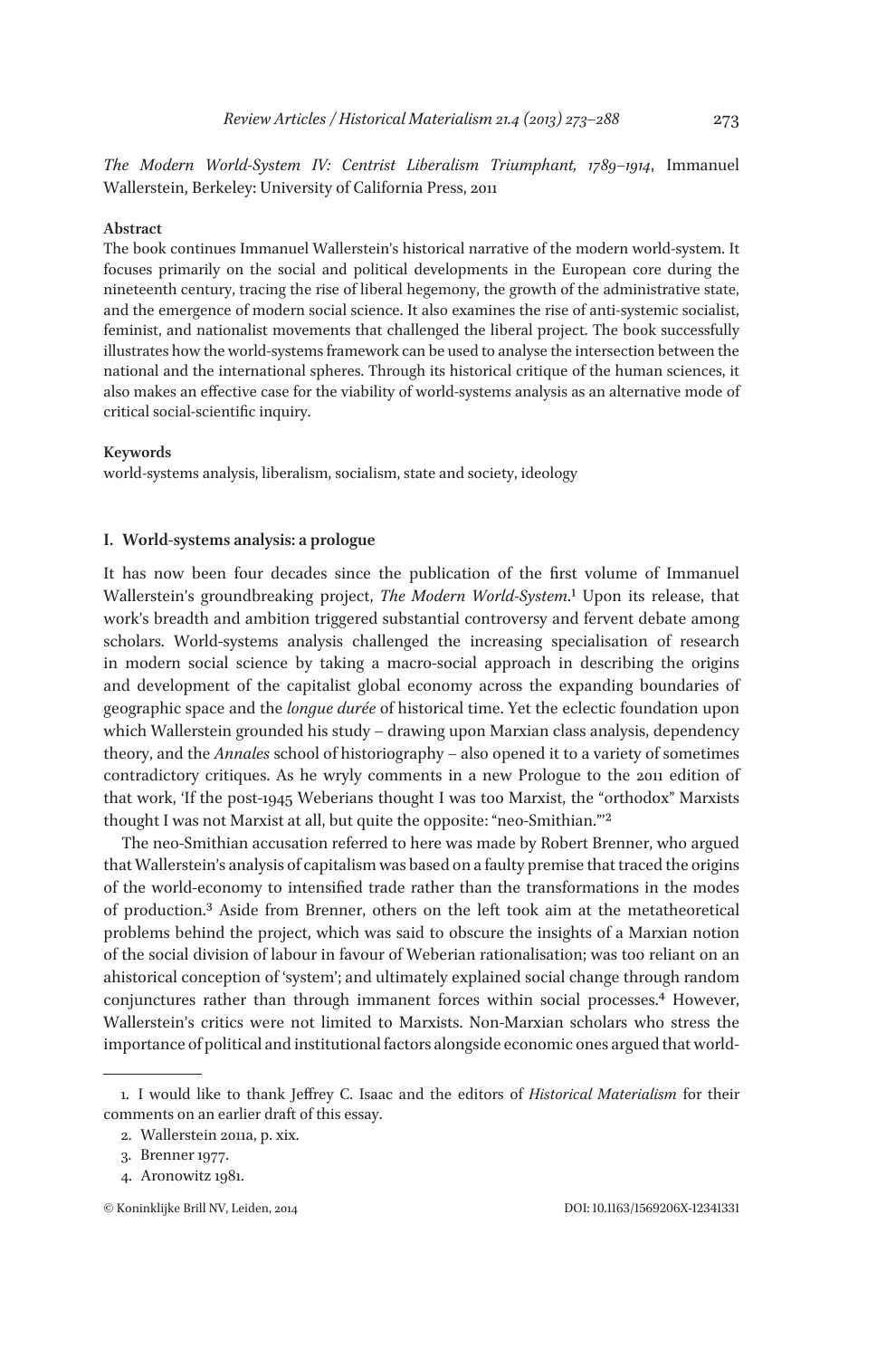systems analysis reduced politics to being merely the direct reflection of market-oriented class interests.5 And with regard to his method, some pointed to Wallerstein's difficulty in addressing certain historical developments that go against his theoretical framework, as well as his *a priori* dismissal of the influence of culture on economic activity.6

Wallerstein has responded to these and other criticisms over the course of his career, which has also included three more volumes of *The Modern World-System*, as well as a multitude of other books, articles, and research programmes (this discussion is also revisited in the Prologue to the 2011 edition of Volume I). Nevertheless, despite his incredible productivity and the successful establishment of the Fernand Braudel Center at Binghamton University, today world-systems analysis largely remains outside the mainstream of social science. For one, it rejects the neo-positivist assumptions prevalent in social-science methodology in the United States. It is not a nomothetic enterprise that attempts to establish general laws or abstract principles; it does not apply the logic of case comparisons by abstracting national units out of the larger whole of the world-economy; and it approaches the notion of the world-economy itself not as an explanatory theory but as a construct or heuristic for conducting historical analysis.7 Indeed, Wallerstein has stated that world-systems analysis is neither a theory nor a paradigm, but rather 'a call for a debate about the paradigm'.8 Rather than being a closed theory constructed out of numerous empirical observations, it is meant to serve as an open-ended research agenda through which scholars could pursue more particular research questions that can nevertheless be connected, in a dynamic manner, to a systematically integrated whole.

Furthermore, in subsequent works Wallerstein has described world-systems analysis as a unidisciplinary enterprise rather than a multidisciplinary one. According to him, multidisciplinarity indicates an implicit assumption that the current separation of social science into individual disciplines (political science, economics, sociology) is legitimate, with them simply needing to be brought into closer collaboration.9 The call for unidisciplinarity, on the other hand, highlights the historically contingent emergence of the social sciences as a set of ideological and institutional practices themselves linked to the systemic processes driving the capitalist world-system. Since the 1990s Wallerstein's focus has increasingly turned to the sociology of knowledge and to this task of challenging the epistemology of the contemporary social sciences. As I will discuss further below, this becomes the subject of a substantial portion of the latest, fourth volume of *The Modern World-System* reviewed here.

### **II. The rise of liberal ideology**

The current instalment picks up the historical narrative that previously concluded Volume III with the expansion of the capitalist world-economy up to the 1840s. Whereas the first three volumes addressed (with some chronological overlap) the emergence of capitalist

<sup>5.</sup> Skocpol 1977; Zolberg 1981.

<sup>6.</sup> Chirot 1982.

<sup>7.</sup> Tomich 2012.

<sup>8.</sup> Wallerstein 2011a, p. xxx.

<sup>9.</sup> Wallerstein 2004, p. 19.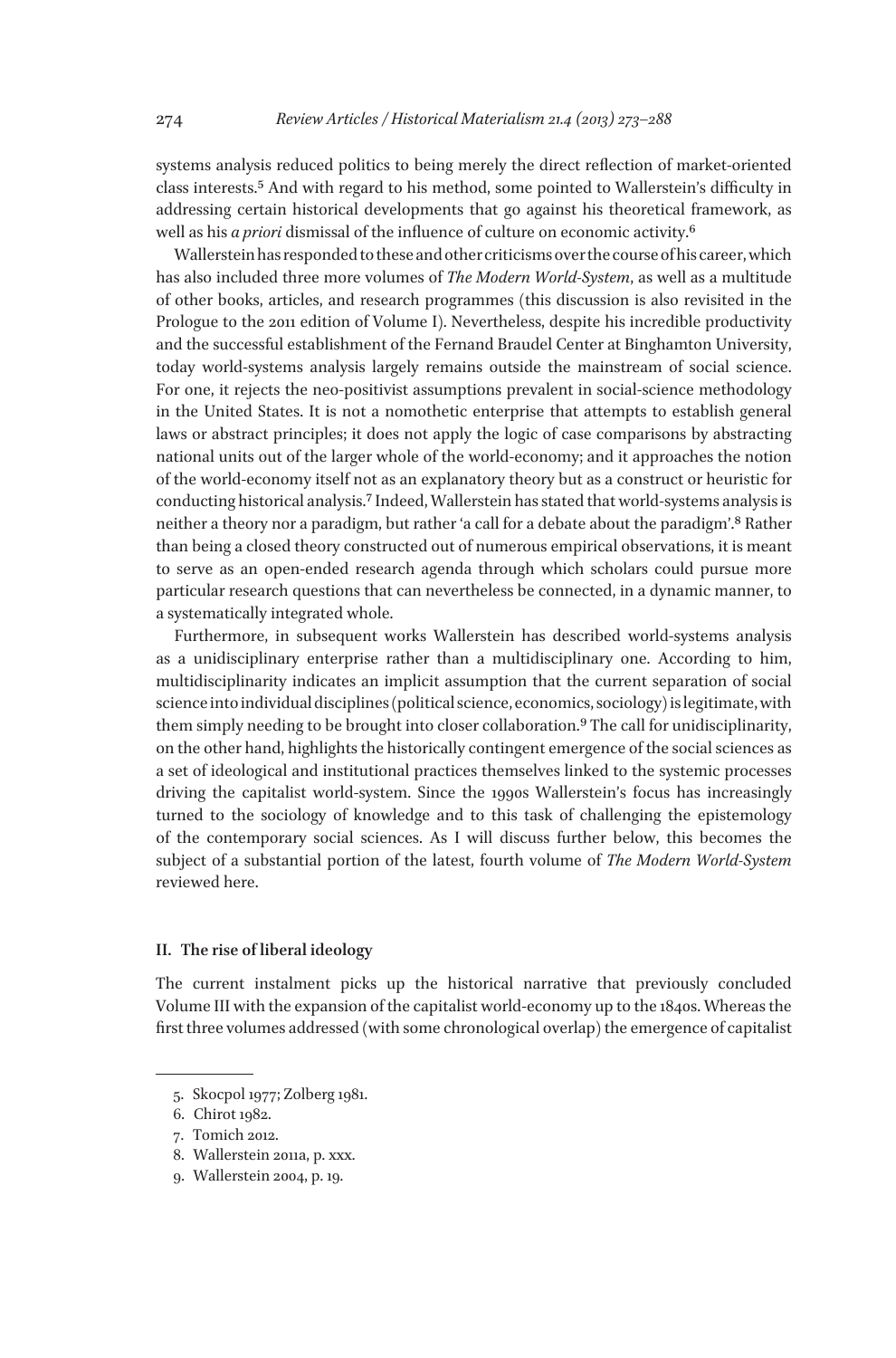agriculture, the development of mercantilism, and the industrialisation of the core European states, here Wallerstein mostly avoids repeating his earlier discussion of these topics. Thus a reader unfamiliar with the historical scope of the preceding volumes may initially be surprised that the current work, despite its subtitle indicating the rise of liberalism over the 'long nineteenth century', largely sidesteps the discussion about the monumental economic shifts that transformed the global relationships of production during that period.

Wallerstein explains this absence by pointing to the discussion of 'something called the "industrial revolution" ' in the previous volume. This qualification is not surprising, since over the course of his career he has consistently rejected the idea that the origins of modern capitalism can be found in the economic and social transformations of the late eighteenth and early nineteenth centuries. Occasional references in his writings to the debate between Paul Sweezy and Maurice Dobb, which revolved around the question of whether the transition from feudalism to capitalism was spurred by trade flows from urban areas or by changes in the structure of production in the countryside, situate Wallerstein squarely in the former camp.<sup>10</sup> Wallerstein's world-systems framework thus contextualises the industrial revolution within the much longer origins of capitalism as an urban, tradebased phenomenon. Against the idea that the industrial revolution was a process first occurring in England and then replicated in other countries in accordance with their internal class structures, he argues that it involved the entire capitalist world-economy and that the significance of the upswing in mechanisation and production during that period is overstated.11

Due to this prior discussion in Volume III, here Wallerstein instead focuses on the creation of 'a geoculture for the modern world-system . . . largely fashioned around and dominated by what I am calling centrist liberalism' (p. xiii). While the strictly economic and material factors behind the development of the modern world-system remain in play throughout the narrative, occasionally being brought into the fold to underscore and contextualise the historical events being discussed, the research questions are now primarily directed toward the terrain at the intersection of ideology, social movements, and state policy. In other words, *Centrist Liberalism Triumphant* is primarily a history about the social and political changes that took place in the European core, and more specifically in Great Britain and France – the two epicentres of this liberal culture.

The book is effectively organised into five substantial chapters and a brief restatement in lieu of a Conclusion. It opens with an interesting, if somewhat sweeping, overview of the meaning of liberalism as an ideology, which Wallerstein identifies with universalism, centrism, and reformism. This is followed by chapters on the construction of the liberal state (1815–30), on its policies aimed at mitigating class conflict (1830–75), and on the tensions involved in the liberal conception of citizenship. The last major chapter traces the emergence of the modern social sciences out of the historical milieu of the liberal geoculture.

Beginning with the French Revolution and the Napoleonic wars in the second chapter, Wallerstein explores the ideological shifts that placed centrist liberalism as the dominant theoretical frame around which the ruling classes of the core countries increasingly organised the spheres of politics, society, and economics. At the centre of this shift was the

<sup>10.</sup> Wallerstein 1974, p. 393; Wallerstein 2004, p. 14.

<sup>11.</sup>Wallerstein 2011c, p. xv.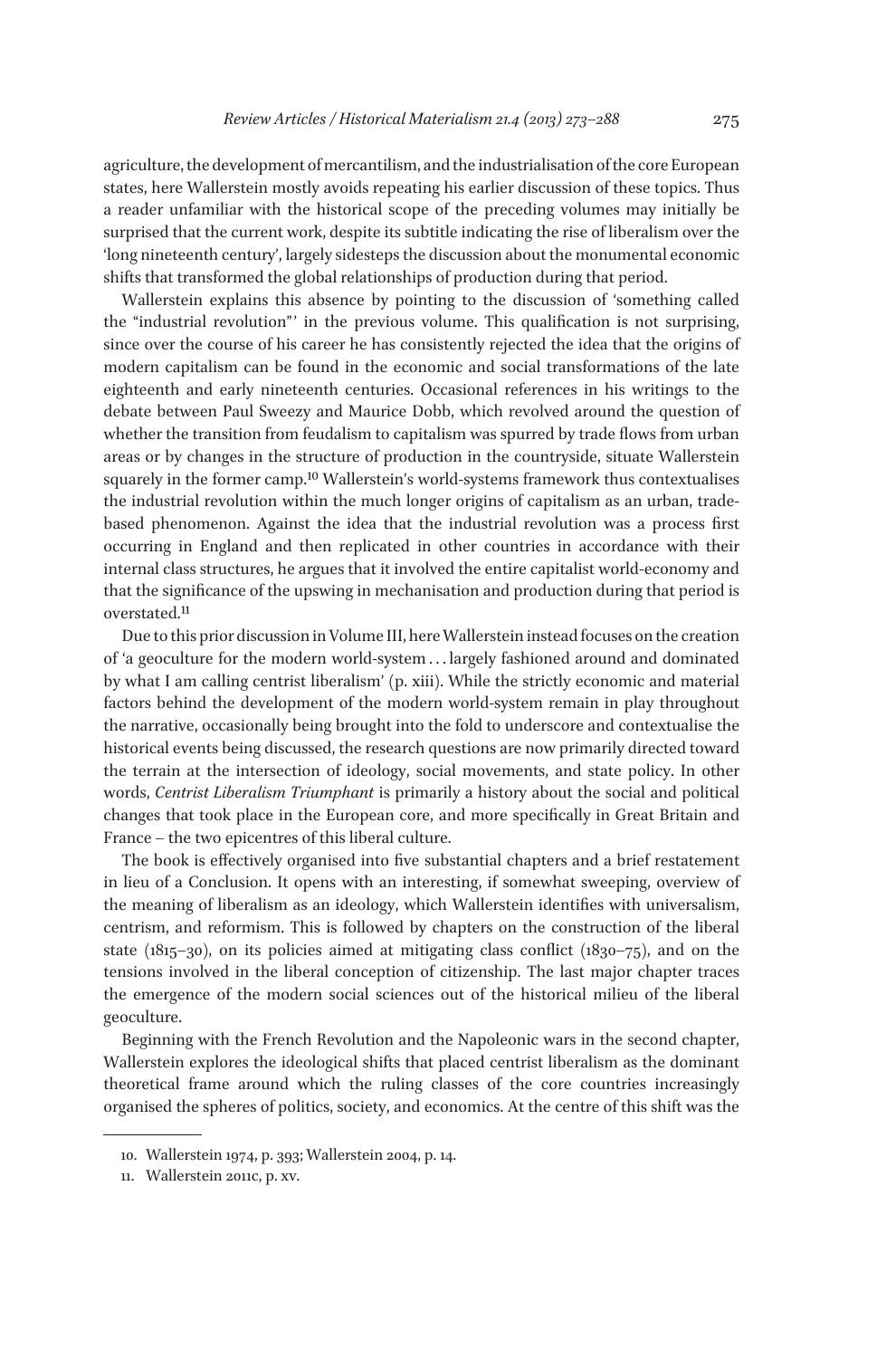transformative power that the Revolution exerted over the old European order, heralding a definitive new moment in the transition of sovereignty from the monarchy to the people. As he writes, 'Ideologies are political metastrategies, and as such are required only in a world where political change is considered normal and not aberrant' (p. 1). The Revolution normalised change; and this new attitude towards change and the emergence of the masses as a political factor became two of the essential characteristics of modernity. In his words, 'This new language of the sovereignty of the people is one of the great achievements of modernity' (p. 11).

Noteworthy here is the near absence of any discussion of the early history of the United States as a prior moment where popular sovereignty was put to use as a legitimating claim for revolution.12 To state as he does about the Declaration of Independence that in 1776 it was 'not at all clear (even to the signers of this declaration) how seriously one was to take the idea of popular sovereignty, and what its implications were' (p. 22), is to sweep over a voluminous amount of scholarly literature dedicated precisely to this subject.13 While the signees of the Declaration of Independence and the framers of the Constitution certainly held reservations about democracy, notions of popular sovereignty had permeated the revolutionary discourse of the colonies by 1770, at the latest.<sup>14</sup> In the twelve years between the Declaration of Independence and the final ratification of the Constitution in 1788, the idea was taken quite literally by people who forcefully asserted it from below against the representative capacities of the local and state governments.15

Setting aside this question of conceptual history, however, it is certainly true that the French Revolution marked a drastic break with the past order. As Hobsbawm wrote, 'It was, alone of all the revolutions which preceded and followed it, a mass *social* revolution, and immeasurably more radical than any comparable upheaval.'16 Liberal ideology developed during these years of transition, forming into a universalist, reformist, and centrist creed that embraced the prospect of gradual change, neither seeking to halt it as the conservative defenders of the pre-Revolutionary order like de Maistre and Metternich sought to do, nor wanting to speed it up as the radicals and democrats of the time did. Thus, Wallerstein argues, the basic strategy of liberals like Guizot was to negotiate a path between these two opposing doctrines.

While outlining the clashes between liberalism, conservatism, and radicalism during the course of the nineteenth century, Wallerstein emphasises throughout the book that these ideological currents were far from rigorous or clearly delineated. This is explained by referring to the relationships that emerged between the two newly-formed poles of state and society. With popular sovereignty having become a real historical fact after the Revolution,

<sup>12.</sup> Wallerstein does discuss the American Revolution in Volume III, where he supports the economic interpretation of the Revolution put forward by Charles Beard. No mention is made of revolutionary ideas in the colonies, however. See Wallerstein 2011b, pp. 234–9.

<sup>13.</sup> See for example Morgan 1988; Rakove 1996; Wood 1998.

<sup>14.</sup> See the discussion of sovereignty in Bailyn 1992, pp. 198–229.

<sup>15.</sup> Wood writes that 'The trite theory of popular sovereignty gained a verity in American hands that European radicals with all of their talk of all power in the people had scarcely considered imaginable except at those rare times of revolution . . . American liberty seemed in fact to have made revolution perpetual and civil disorder legitimate.' Wood 1998, p. 362.

<sup>16.</sup> Hobsbawm 2008a, p. 74.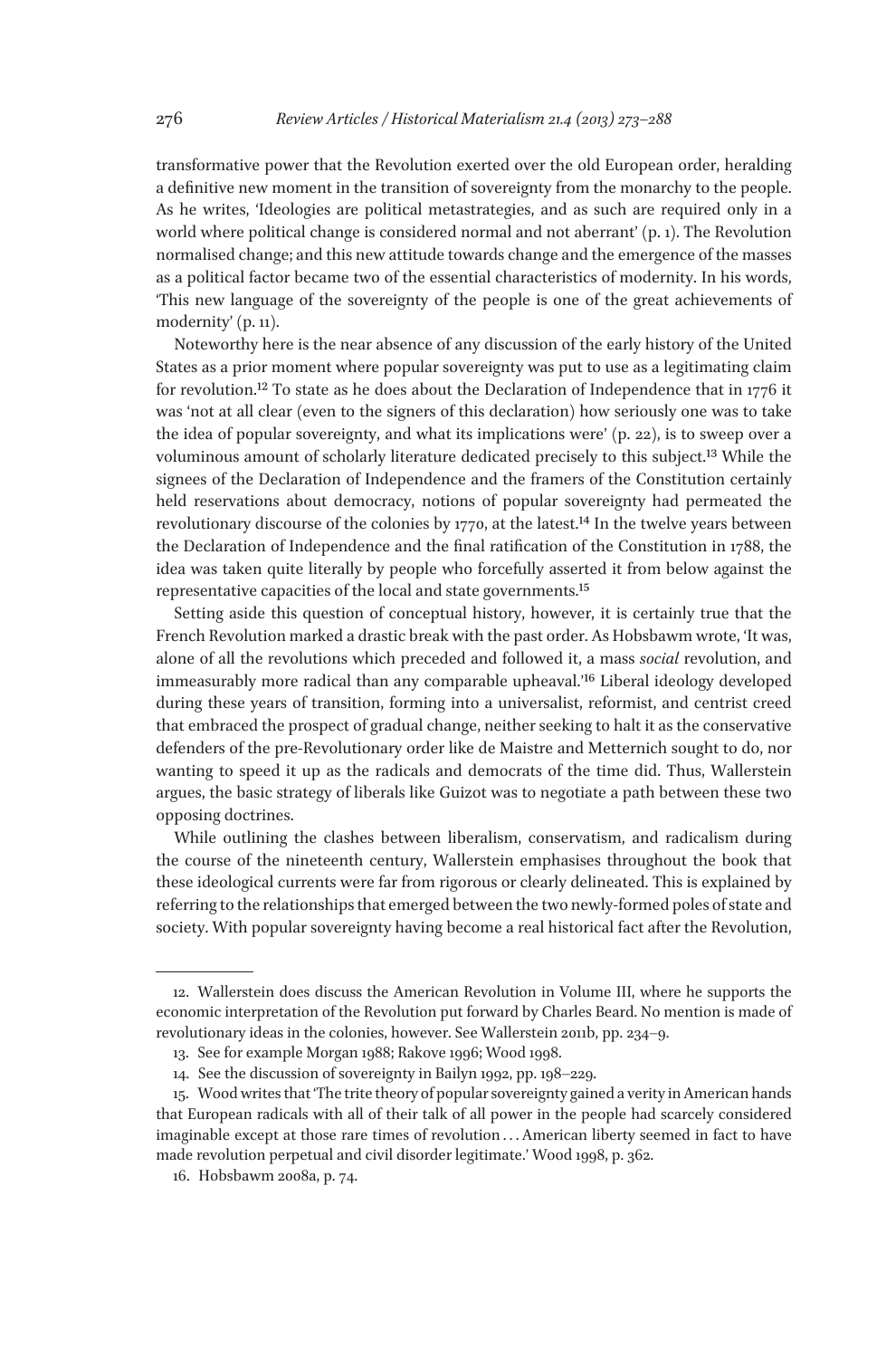each ideology oriented itself to the problem of clarifying the philosophical basis for this new 'emergence' of society; and in each case, he claims, the argument was for society and against the state. For liberalism, the individual became 'the historical "subject" of modernity par excellence' (p. 12); conservatism turned to traditional notions of corporate identity; and radicalism to 'society' as a whole, symbolised by the appeal to the will of the people.

There is a certain ambiguity in this account about the degree of interrelatedness between these three ideologies. The argument that neither the conservatives nor the radicals of the time ever operated independently of a liberal ideological framework appears controversial when considering the reactionary hostility with which de Maistre and Bonald met the Revolution and the opposition of the socialist movements to bourgeois liberalism in the years after 1848. A strong variant of such a claim would be that liberalism was so successful in creating a fundamental ideological break with the past that it redefined the terrain on which all future debates would be fought. A more nuanced – and, it seems to me, more accurate – claim would be to say that the flowering of liberalism problematised even further what was an already existing set of ideological reference points between the forces of change and of stability in society. The manner in which Wallerstein describes the shifting alliances between the three ideologies – thus giving rise to such unlikely combinations as feudal socialism - speaks to the instability and complexity of this period of transition.<sup>17</sup> At other times, however, his analysis tends toward a reductionism that collapses this set of relations into a single one: conservatives and radicals underwent a 'de facto transformation into mere variants of centrist liberalism' (p. 75).

Wallerstein perceptively notes that despite their anti-statist rhetoric, all three ideologies enthusiastically embraced the state as a locus of power through which to organise social relationships:

For socialists, the state was implementing the general will. For conservatives, the state was protecting traditional rights against the general will. For liberals, the state was creating the conditions permitting individual rights to flourish (p. 16).

As a theoretical approach, world-systems analysis has previously been subjected to strong critique for not giving the particular characteristics of state structures their due place in the development of the economic relationships between core and periphery.18 Yet over the years this has increasingly been an unfair characterisation, as beginning with Volume II Wallerstein's account had become more nuanced with respect to the role of state institutions in the development of the world-economy.19 Reflecting his general emphasis on political factors throughout the book, here Wallerstein is quite clear that the state played a significant role in the liberal age. Whereas he sees the absolutist monarchies of the past as weak states that were not able to fully implement bureaucratic centralisation, the Revolution introduced the age of the strong, rationally-administered state: 'It would only be in the post-1789 world-system's atmosphere of normal change and popular sovereignty that

<sup>17.</sup> For a famous contemporary account of a variety of these tendencies, one need look no further than Section III of Marx and Engels's *Manifesto of the Communist Party*, titled 'Socialist and Communist Literature'. See Tucker 1978.

<sup>18.</sup> Skocpol 1977; Gourevitch 1978; Zolberg 1981.

<sup>19.</sup> Garst 1985.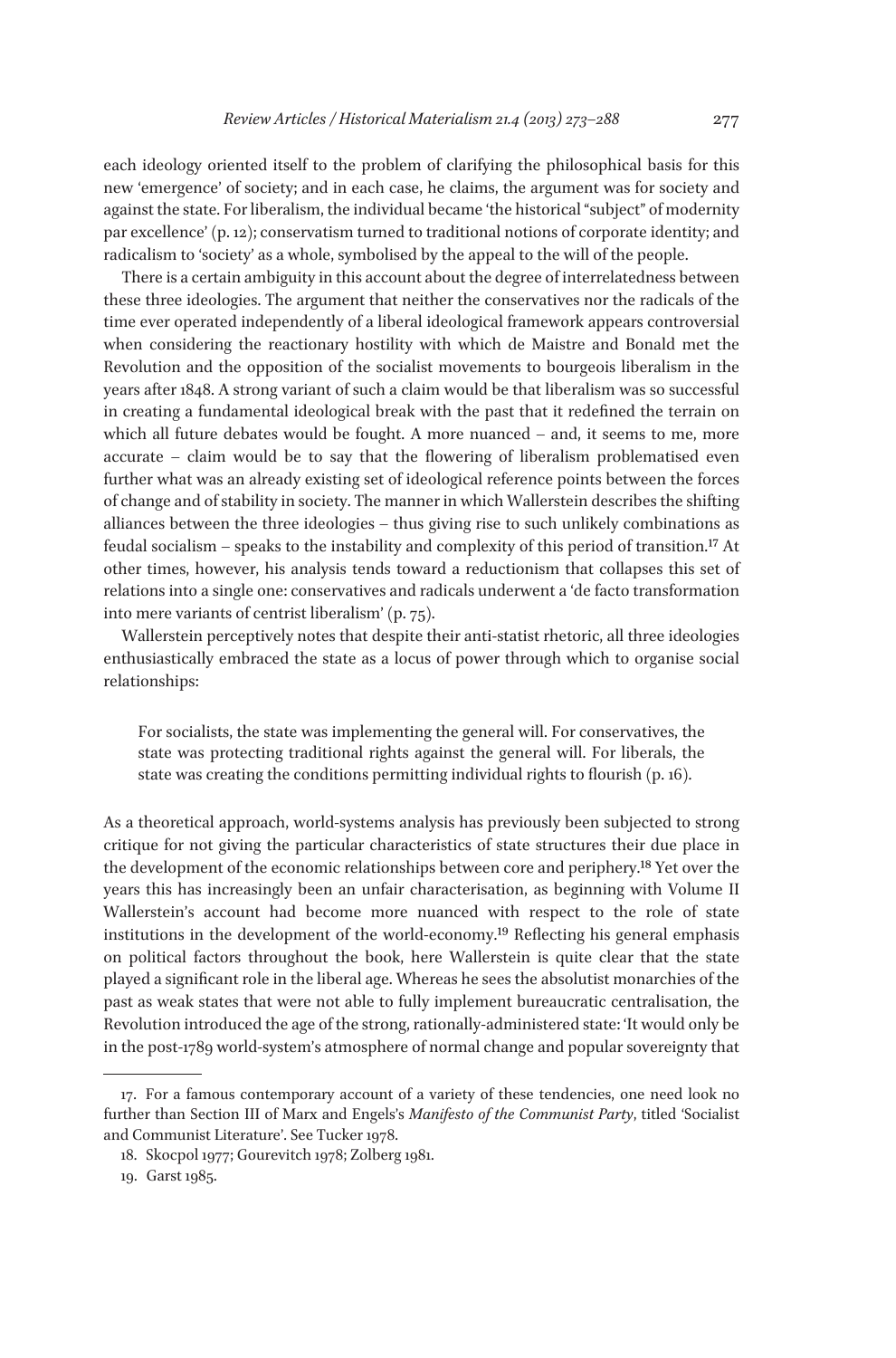one could build truly strong states – that is, states with an adequate bureaucratic structure and a reasonable degree of popular acquiescence' (pp. 111–12).

From 1815, 'the politics of the next sixty years was to center around this effort to "rationalize" the role of the state – that is to say, to fine-tune [its] structure'  $(p, g)$ . In England, the reformist state developed in the process of the competing interests between liberals and conservatives, neither of which hesitated to use administrative power for their own purposes. This point about the convergence of English conservatives and liberals over the course of the nineteenth century is important for illustrating the larger theme about the centrism of liberal politics. By some accounts the conditions for this development were set in the previous century, with the rapid adaptation of the conservative landed upper class to the increasingly influential commercial bourgeoisie.20 At any rate, by the middle of the nineteenth century Toryism was no longer a reactionary ideology but had transformed into an attempt to conserve and secure the values of state-oriented liberal reformism instantiated with such policies as the Reform Bill of 1832.

### **III. Geopolitics, state, and economy**

The increased influence of liberal politics in the core countries could not have occurred without significant shifts in the interstate balance of power. Having won its struggle for European hegemony against France in 1815 Great Britain became the central cog in the expansion of the liberal order, yet it was in France where the 'crucial, definitive battle over the creation of the liberal state was fought' (p. 47). A weak France rid Britain of an important partner in the balance of power that was forming as Metternich consolidated the alliance between the autocratic trio of Austria, Prussia, and Russia. The gradual domestic reforms that began with Louis XVIII issuing a Charter guaranteeing many of the gains of the Revolution, as well as France's admission into the Quintuple Alliance in 1818, brought it into a closer geopolitical relationship with Britain. The latter quickly recognised the new monarchy of Louis-Philippe, which was swept into power during the three days of the 1830 July Revolution. By that time, liberals had already made their decisive shift to the centre; the support that Louis-Philippe received from the middle classes was a clear sign that liberalism had become deradicalised and instead 'linked with a moderate status quo' (p. 49).

Although this volume's focus tends more toward the analysis of national politics and society, the cyclical upswings and downswings of the world-economy remain the driving factor in the background of the narrative. The simultaneous development of a dynamic economy and the growth of the liberal state were phenomena unique to the European core: England, France, and, later, Belgium (which was drawn into the core from the moment of its independence in 1830, since its 'developed industrial base' (p. 69) was necessary for meeting the demands of the growing world-economy). Thus a major part of the second chapter, 'Constructing the Liberal State', discusses the important role that protectionist economic policies played in the period between 1800 and 1840 for England and France while the liberal order at the core of the world-system was emerging. Contrary to the popular perception of

<sup>20.</sup> See Moore 1966, p. 30: 'The strong commercial tone in the life of the landed upper classes, both gentry and titled nobility, also meant that there was no very solid phalanx of aristocratic opposition to the advance of industry itself.'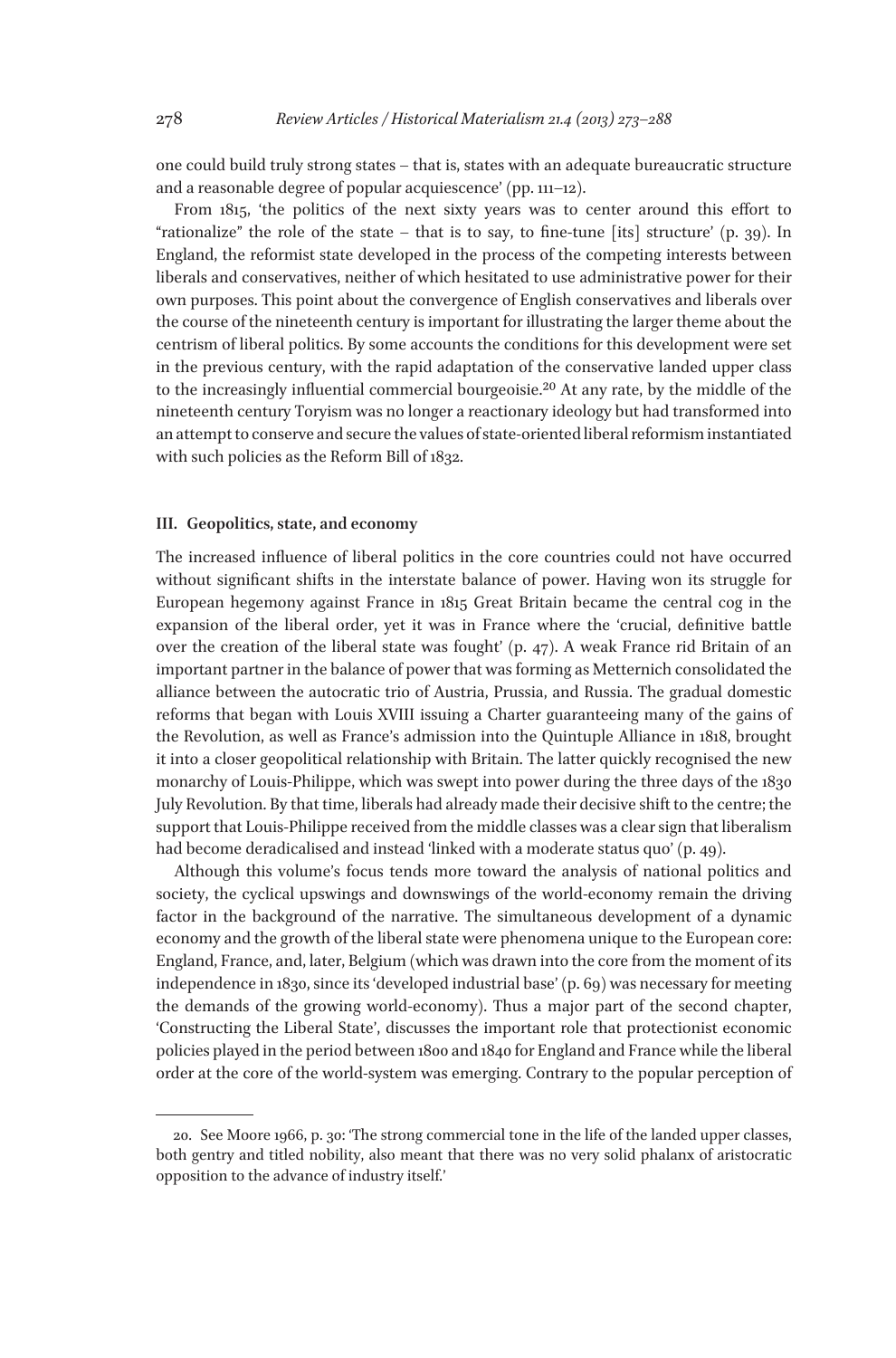England as the advocate of free trade in the nineteenth century, competition stemming from the growing industrialisation of the United States and other parts of Europe, as well as the effects of the economic downturn of the 1820s, pushed it to rely on protectionism over free trade as late as 1850.21 On this point Wallerstein's argument is directed against the persistent notion that the nineteenth century was the quintessential time of the nightwatchman state and *laissez faire* capitalism. Invoking Karl Polanyi's argument in *The Great Transformation*  (1944), he is explicit that 'there is more myth than reality in the doctrine of *laissez faire*' (p. 100), and consequently that what arose in this time was a strong interventionist state, concerned with social legislation and the development of industry.

The repeal of the Corn Laws in England in 1846 served as the prelude to a stage of economic growth in 1850–73 that most closely resembled the liberal myth of the self-regulating market (protectionist tariffs once more became the norm by the end of the century). With the task of wheat production now shifting to semi-peripheral nations like the United States and Russia, industrial concentration intensified in the Western European core. The upswing of the world-economy and the incorporation of new trading zones allowed for a midcentury boom. The world-system began to recover from the economic depression of the 1840s and entered the upswing A-phase of a Kondratieff cycle. The example of the Corn Laws illustrates the refinement of Wallerstein's argument in light of criticism that worldsystems analysis places an insufficient emphasis on the internal or national factors when discussing economic change.22 While the repeal of the Corn Laws did not itself bring about the upswing in the world-economy (a liberal claim that Wallerstein challenges), it serves as an example of how world-systemic and national forces can be fruitfully reconciled within this analytical framework.

Yet even here the shift was not from protectionism to laissez-faire, but rather to state intervention in industry. The newly available administrative capacities of the liberal state were put into effect toward policies of capital accumulation, the procuring of external markets, and the restraining of the costs of labour. Alongside this emphasis on free trade, economic development, and the growth of technocratic management, the other face of nineteenth-century liberalism was the focus on social legislation and the problem of how to ameliorate the 'social question'. Liberal reforms in England and France transformed social relationships toward a more market-oriented policy while simultaneously incorporating the 'dangerous classes' into the vital centre. Reformist liberalism and the availability of state power as a means for the progressive transformation of society converged in the thought of Saint-Simon, who is identified here as one of the primary representatives of the new ideology and credited with developing the concept of class and class conflict, which would in turn influence Guizot in his project of laying the foundations for the liberal state.

<sup>21.</sup> In a previous work, Wallerstein ascribes the adoption of protectionist policies to an earlier time period for both countries: 'The creation of "national" barriers – generally, mercantilism – has historically been a defensive mechanism of capitalists located in states which are one level below the high point of strength in the system. Such was the case of England *vis-à-vis* the Netherlands in 1660–1715 [and] France *vis-à-vis* England in 1715–1815.' See Wallerstein 1974, p. 402.

<sup>22.</sup> See Brenner 1977; Navarro 1982. This view is also challenged in Denemark and Thomas 1988.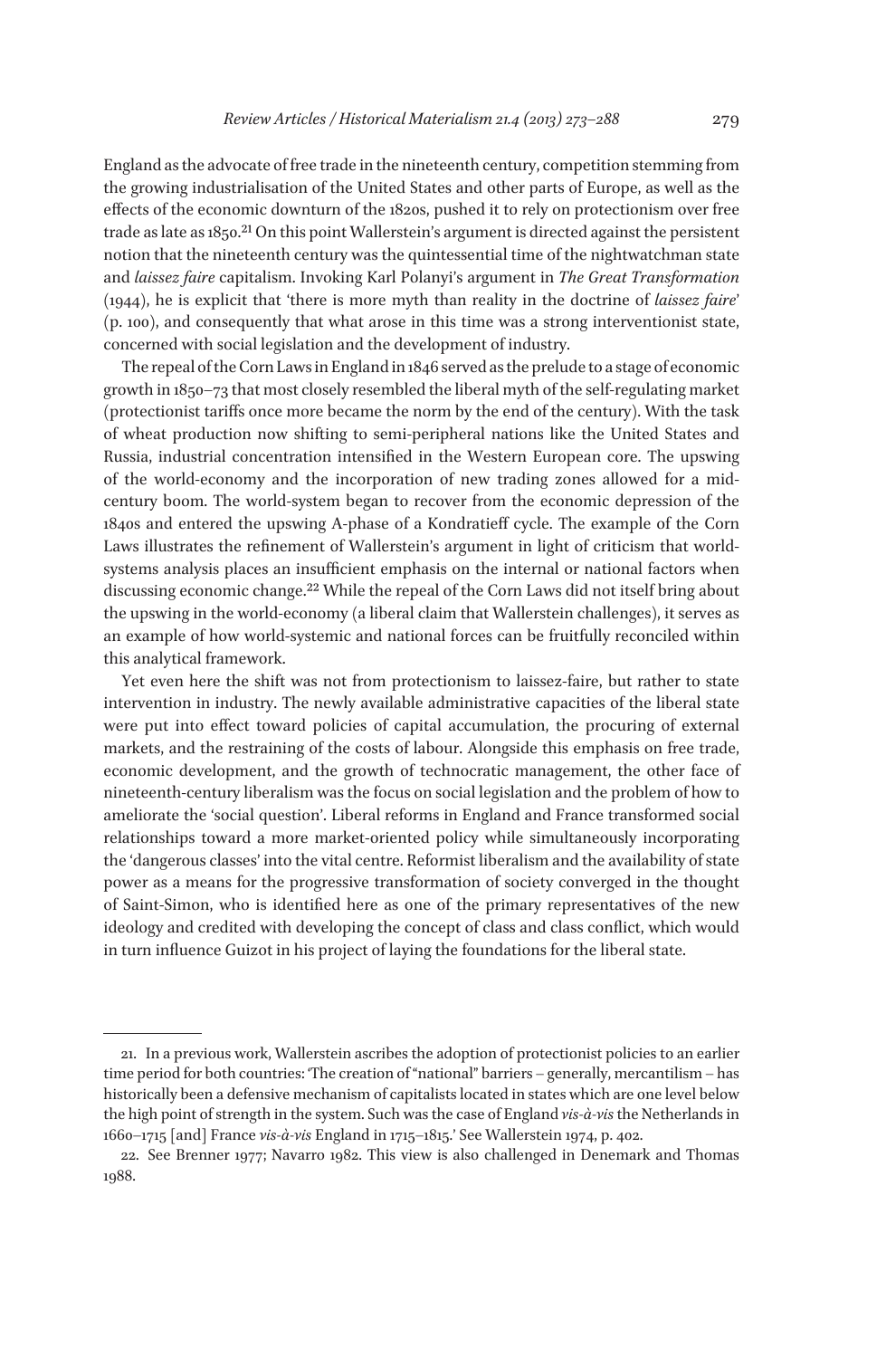## **IV. Class struggle in the core**

Liberal concessions to the working classes were limited up through the 1840s, as much of the focus went to securing the political position of the middle classes and to the repression of political movements calling for republicanism, socialism, or national independence. The policies that did exist for alleviating the hardships of the working classes through social reform were partially driven by a fear of mass-democratic rule that formed part of the inherited legacy of the French Revolution. Wallerstein points to the distinction initially made by Siéyès between passive (natural, civil) and active (political) rights to show the ambiguity that was inherent in the universalist language of the Revolution. The inclusivity and universalisation of political citizenship co-existed in a stark contrast with binary distinctions such as the continued separation between the public and private spheres, the racialised identities of European and non-European, and the segregated social duties of men and women. Passive citizenship that guaranteed the protection of one's person, property, and liberty also excluded those same individuals from participation in political life, since material conditions and labour relations were seen as belonging to a distinctly private sphere.23

The privileged strata in the core attempted to contain the sovereignty of the people and radical political change through the deployment of ideologies; the formation of new conceptual categories through which to describe the world; and the establishment of a network of organisations to act as both conducers and limiters of social change. As republicanism became the preferred discourse of radicals during the 1820s–40s, French liberals sought to avoid the more revolutionary political language of the sovereignty of the people, instead using the language of democracy primarily to refer to a *social* condition of equality, in which past differences of class and status were disappearing.24 In this way, the Revolution's achievements were preserved and married to the liberal framework of representative institutions. The liberal order restricted active citizenship to those deemed virtuous, and various obstacles – juridical, political, economic, and cultural – were erected to maintain the new status quo.

However, these tactics and the minimal reforms put into practice to alleviate the social question were ultimately not enough to prevent the outbreak of the revolutions of 1848, which serve as a watershed moment in Wallerstein's narrative as the first worldrevolution of the modern world-system. Two antisystemic movements emerged in that year: the social revolution, which sought the rights of citizenship for workers, women, and other underprivileged groups; and the national revolution, which focused on the fledgling independence movements in parts of Russia, Austria, and the Italian peninsula. The revolutions also marked the definitive break between liberals and radicals. They threatened the conservative liberal order that had emerged eighteen years earlier, and made even more necessary the task of further securing the domination of centrist politics.

Whereas the goals of socialists, communists, and other radicals were defeated, the technocratic ideas of Saint-Simon and his followers found a perfect stage in Louis Napoleon's Second Empire. Wallerstein treats the Bonapartist regime of Louis Napoleon as the political and social peak of liberalism in France, which he argues was not a Caesarist precursor to

<sup>23.</sup> Losurdo 2010, pp. 185, 188.

<sup>24.</sup> Craiutu 1999, p. 485; Costopoulos and Rosanvallon 1995.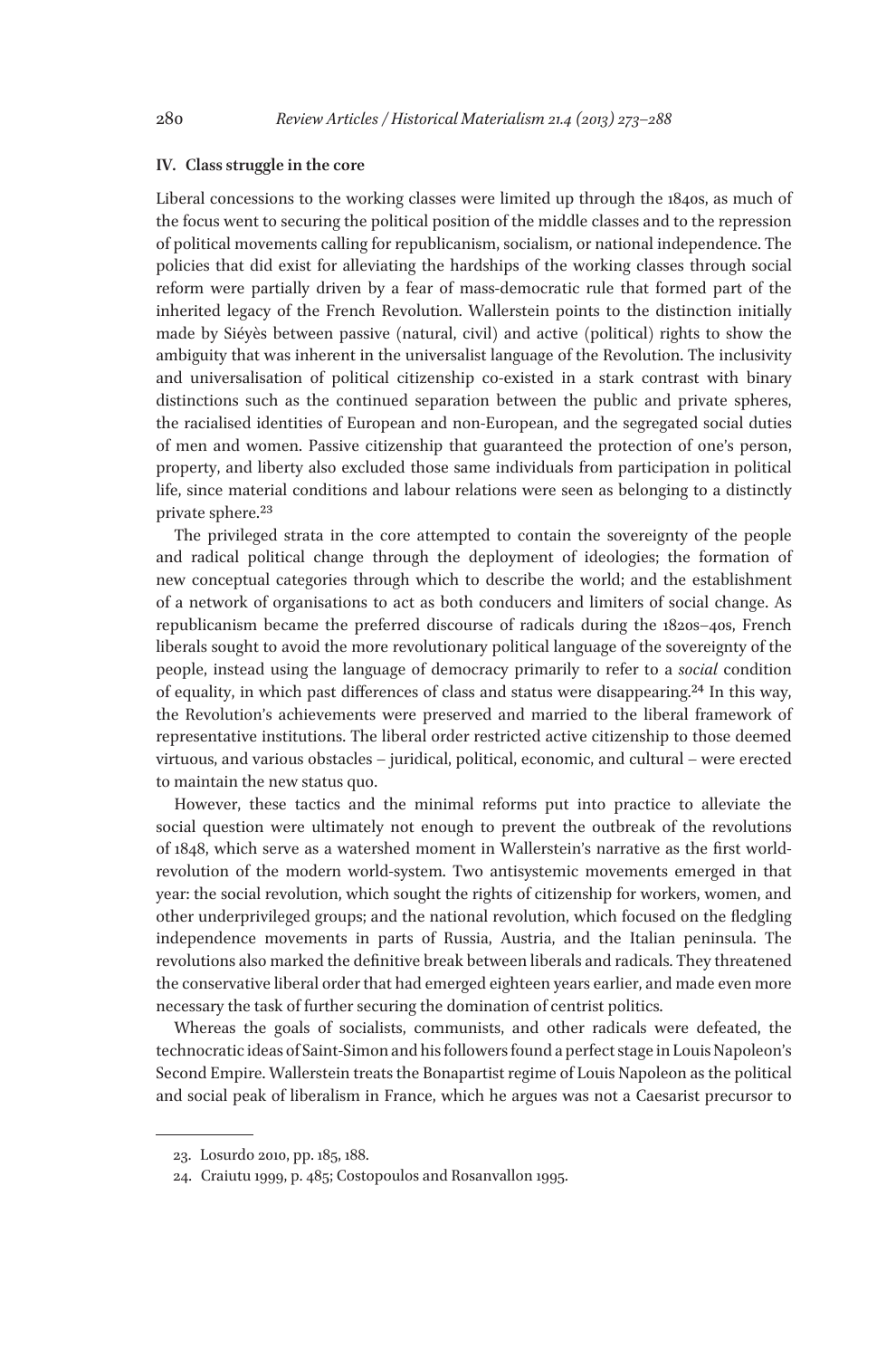fascism but rather a 'centrist regime, oriented to capitalist expansion, constructing a liberal compromise' (p. 92). Bonapartism relied on a definition of popular sovereignty that allowed for an authoritarian consolidation of power at the head of the state while at the same time integrating the masses into a liberal and a national state, linking the two identities together and laying the basis for popular acquiescence that became the mark of the strong state in the nineteenth century. The three pillars of the liberal world – the strong market, the strong state, and the strong interstate system – finally came to full prominence in the post-1848 landscape. During the middle part of the century, both the French and the British liberal states accomplished social reforms by simultaneously advancing economic growth and taming the dangerous classes.

Despite the liberal state's successful consolidation of power in the core, the following decades also saw the further organisation of antisystemic movements, consisting of workers, women, and national minorities, around demands for greater equality and the broader extension of the rights of citizenship. Beginning in the 1870s, the most effective of these movements were found in economically strong countries; yet it was also in those areas that labour unions and socialist parties were more susceptible to a general process of deradicalisation through bargaining with the ruling elites and political integration into the nation and as a class of citizens. The continuing exploitation of the periphery zones by core countries enabled national capitalists to reward workers with higher incomes and greater political rights, thus achieving a relative harmony of class relations.25 In the late 1860s both Napoleon III and the British Conservative Party adopted policies that were more accommodating to trade unionism. The rise of the British Labour Party and the SPD in Germany marked the high point of socialist party politics, in which radical rhetoric was combined with moderation in practice and a 'negative integration' into the national communities (p. 179).

As mentioned above, Wallerstein's narrative is sometimes unclear on the extent to which the competing ideologies of the nineteenth century were fundamentally liberal. In his discussion of anti-systemic movements, including Marxism, there is little theoretical elaboration of whether those movements remained within the discursive matrix of liberalism and its corresponding notions of progress, reductive materialism, and technocracy. Thus one may raise the question of whether it was not only Saint-Simonism, but also the orthodox Marxism of late-nineteenth century Germany and Russia that can be considered symptomatic of a faith in industrialisation as part of an inevitable historical development linked to human progress.26

At one point, Wallerstein seems to suggest as much in referring to the Bernstein-Kautsky debate on the question of whether socialist movements should subscribe to reformist or revolutionary programmes, using it to illustrate a broader point about the gradual integration of the working classes into the state. From the 1870s on, the historical shift was toward socialist parties demanding protective legislation from the state, even while occasionally relying on revolutionary rhetoric. The SPD, as the model party of the European labour movement, spearheaded this trend, yet everywhere the pattern was one of 'organizing with some difficulties in the light of state repression, rhetoric that is often radical with practice that is on the whole moderate, and a sort of "negative integration" into the national

<sup>25.</sup> Chase-Dunn 1981.

<sup>26.</sup> This point is raised in Gerschenkron 1962, p. 25.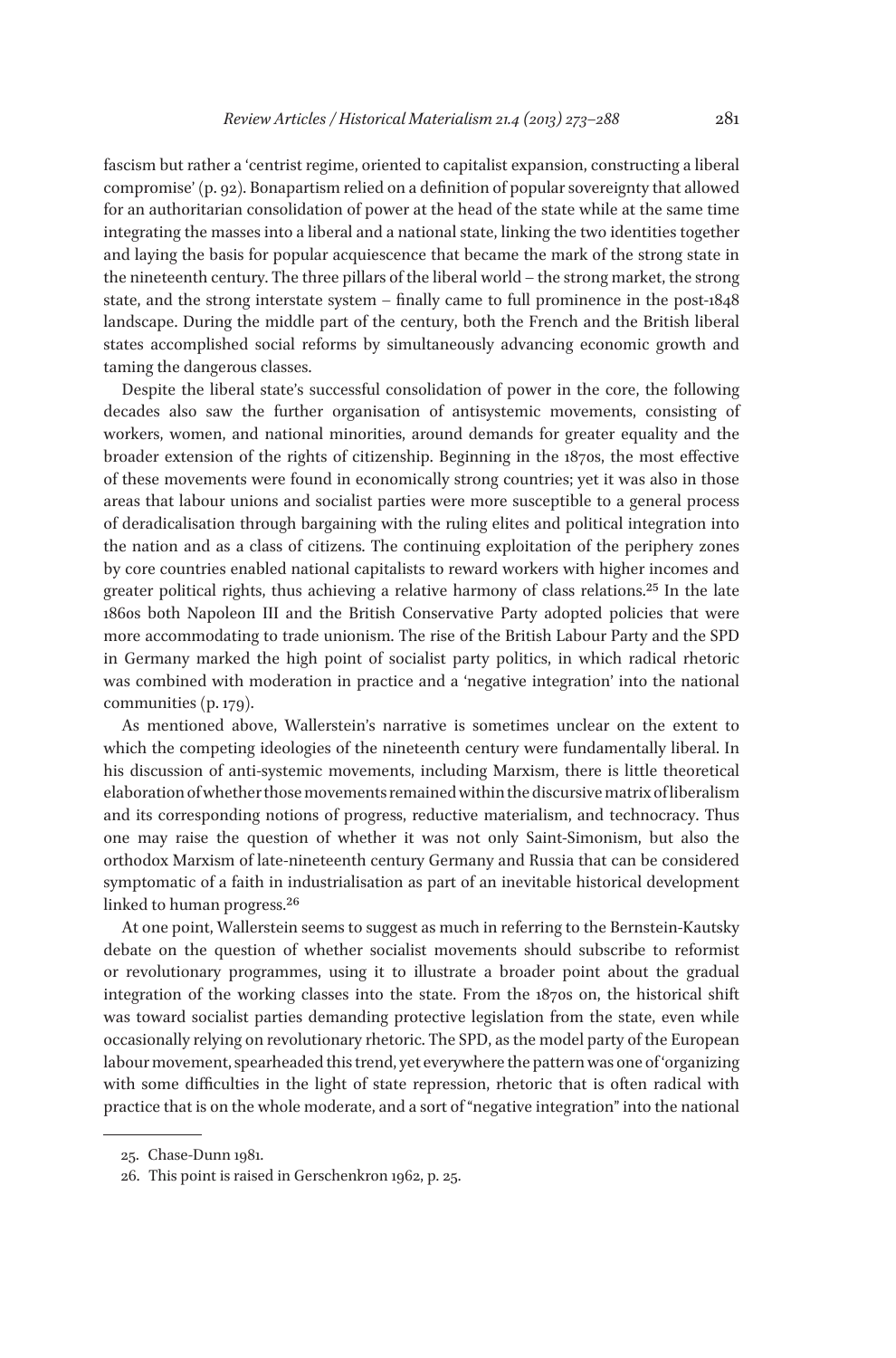communities' (p. 179). By the time Bernstein published *Die Voraussetzungen des Sozialismus und die Aufgaben der Sozialdemokratie* (translated as *Evolutionary Socialism*)in 1899, the SPD was in effect already a reformist party, upholding his claim that there was a contradiction between the theoretical premises of socialism and its manifestation in practice.27 Thus, Wallerstein suggests that the disagreements between Bernstein's revisionist doctrine and Kautsky's revolutionary one (Kautsky having written a response to Bernstein in the same year titled *Bernstein und das Sozialdemokratische Programm: Eine Antikritik* [*Bernstein and the Social-Democratic Programme: An Anti-Critique*]) were of little practical importance.

Yet if ideology in the liberal age is an ever-present byproduct of a power-dynamic emerging from the relationship between state and society, to the point that anti-systemic movements themselves remained fundamentally liberal, it raises the possibility of losing the standpoint of critique against which social developments can be read. For a research programme seeking to bridge analytic and normative inquiry such as world-systems analysis, this can be a particularly thorny problem. Should we infer that immanent critique is the method by which bourgeois ideology is to be transcended, as was the method of Hegelian Marxists like Lukács, as well as the early Habermas? Or is Wallerstein ultimately adopting a Foucauldian position regarding the ubiquity of discursive power? And what does this say for the epistemological status of world-systems analysis as a form of sociological-philosophical critique? This aspect of Wallerstein's sociology of knowledge needs to be developed and clarified further.

The discussion of liberalism as ideology may have also been fruitfully linked to another subject mostly absent from the current volume: the question of the new, liberal imperialism and its role in affecting the domestic developments of the core. Tellingly, on this subject one finds a split between the radical and liberal camps of the Europe-wide socialist movement, again tied to the issue of revisionism and of whether Marxism was a liberal ideology at heart. It is worth mentioning that the more liberal Bernstein justified imperialism on the basis of the cultural and productive superiority of European civilisation; thus he wrote in *Evolutionary Socialism* that 'only a conditional right of savages to the land occupied by them can be recognized. The higher civilization ultimately can claim a higher right.'<sup>28</sup> Yet orthodox Marxists like Kautsky too held centrist views on imperialism in the years leading up to World War One, wishing to avoid an inter-imperialist conflict yet ready to support Germany if one was to occur.<sup>29</sup> However, despite such evidence actually bolstering Wallerstein's point about the hegemony of liberal ideas, the discussion of the accelerated imperialism of the late nineteenth century is missing from this volume.

This is not to say that imperialism is completely out of the picture. One finds brief discussions of Great Britain's support for Greek and Latin-American independence, of the French conquest of Algeria, of British 'liberal interventionism' that culminated in the Crimean War, and of Britain's transformation into a liberal *imperial* state coinciding with its economic decline in the 1870s. However, the bulk of the focus is once again on ideology rather than geopolitics. For example, the origin of the concept of 'the West' is traced to the period between 1815 and 1848 – a West 'militarily strong and economically dominant, and which laid claim to the banner of individual freedom against an economically backward,

<sup>27.</sup> Colletti 1974.

<sup>28.</sup> Mecklenburg and Stassen (eds.) 1990, p. 127.

<sup>29.</sup> Fletcher 1979, p. 248.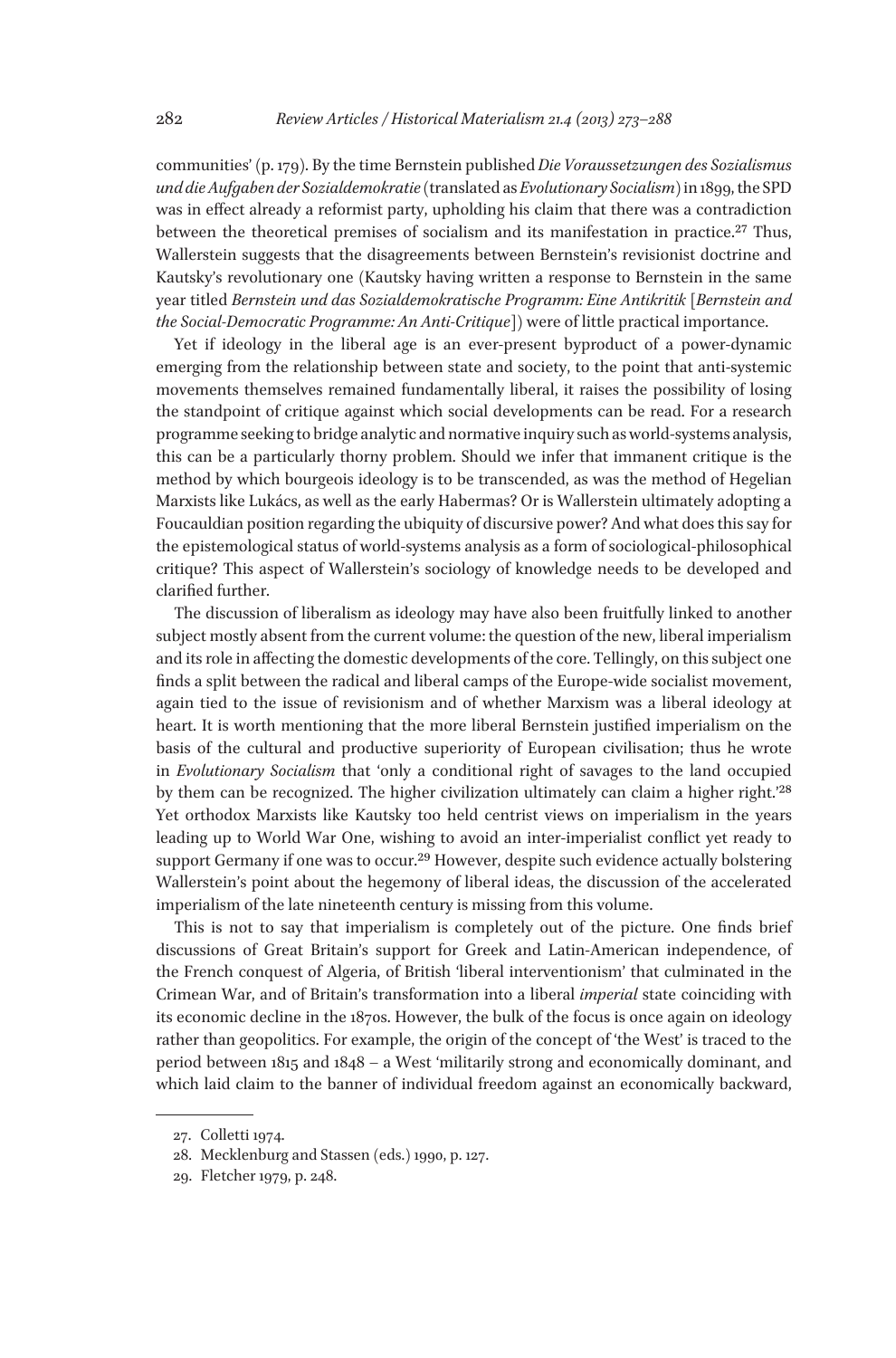"unfree East" ' (p. 69). The rise of a new race discourse, linked to the concept of citizenship and of national homogeneity, also played a key role in this development, as states 'justif[ied] their political domination of other states on the grounds that their particular homogeneous quality incarnated a higher degree of civilization than that of the dominated state, equally homogeneous but inferior' (p. 211). Furthermore, this dichotomy was reinforced with the emergence of anthropology and Orientalism, discussed in the book's penultimate and perhaps most provocative chapter, 'Liberalism and Social Science'.

#### **V. Social science as social knowledge**

Wallerstein's goal in that chapter is to show how the economic and political structures of historical capitalism not only affected the material conditions of existence, but also brought forward their own epistemologies that served to legitimate the existing order. Such arguments have already been made in his previous works, sometimes with little variation from the current volume.30 However, the discussion here is much more in-depth. It first surveys the evolution of the two distinct cultures of the social sciences and the humanities out of the intellectual ferment of the Enlightenment – the origin of the separation between the nomothetic and the ideographic epistemologies; and second, argues that the origins of social science were not as a set of academic disciplines but rather as a social movement cultivated in various social-science associations in Great Britain, the United States, and Germany. Finally, Wallerstein links liberal ideology to technocratic management and the crucial role that the social sciences played in the professionalisation of knowledge.

As the French Revolution legitimated both the idea of popular sovereignty and the normalcy of change, public authorities became increasingly concerned with gaining policyrelevant knowledge about the social arena. This in turn allowed for the emergence of a professional class of academics who broke away from politicised institutions and turned toward the production of presumably apolitical, value-free research in universities. As they could no longer engage in direct advocacy, it became necessary to 'cloak reform objectives in the garments of "objective" knowledge, knowledge that only the scientific experts were capable of establishing and offering to the public' (p. 233). These developments not only took place in England and France, but also in the two countries that were emerging to challenge British hegemony in the core – the United States and Germany. In the former, liberal political reform found its political expression in the progressive movement; in the latter, social-science reform occurred first through the *Verein für Sozialpolitik*, and then through the work of Weber and the German Sociological Society, which sought to resist the politicisation of social theory behind the call for value-neutrality. Yet behind this call for objectivity remained a power-dynamic that urged liberal social reform through the use of 'knowledge that only the scientific experts were capable of establishing and offering to the public' (p. 233).

The separation of the social sciences into three principal disciplines – political science, economics, and sociology – corresponded to the separation posited by liberal ideology into the supposedly distinct spheres of politics/the state, the economy, and civil society. This was an uneven development, dependent on national context and the particular historical

<sup>30.</sup> See Wallerstein 2004.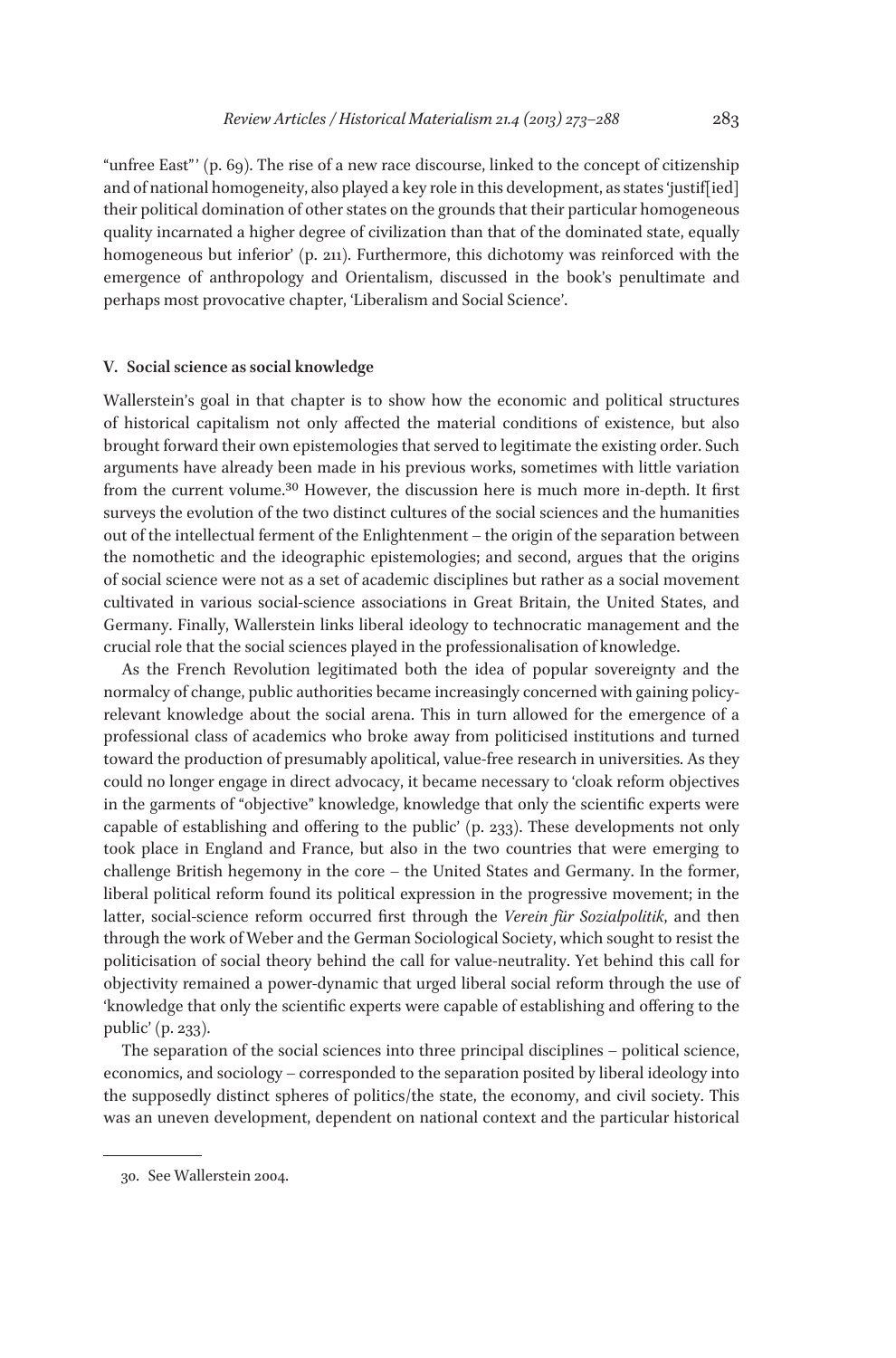trajectories of European states. For example, insofar as the social sciences reflected the concerns of bourgeois liberalism, the unique constitution of German society, where, as Hobsbawm writes, 'bourgeois society inserted itself into the Bismarckian framework of aristocrats and bureaucrats', resulted in the Historical School holding on to the principles of political economy against the formalising and ahistorical methods of the new discipline of economics emerging out of England.31 Meanwhile, the establishment of political science as a discipline was primarily an American endeavour, with figures like the Prussian émigré Francis Lieber and his student John Burgess playing key roles in making the state the object of systematic investigation. Reflecting the dependence of social knowledge on the peculiarities of historical time and place, Lieber claimed that the state flowed from the sovereignty of the people and so was best expressed in a republican framework similar to the one in nineteenth-century America.32

Common to all three spheres, Wallerstein argues, was the connection between institutionalised knowledge and social reform – reform the task of which was to discover the regularities behind social change, and thus be applied to policy that could preemptively stem social movements threatening to upset the social order. Yet this argument leads to a central question that is inseparable from the disciplinary and institutional history of the human sciences: Is there progress in social science? Hobsbawm notes that in the heyday of the liberal belief in progress during the middle decades of the century, the social sciences shared with the natural sciences the same basic framework of research and theory – evolutionism, 'the study of the ascent of man from a primitive state to the present, and the rational understanding of the present'.<sup>33</sup> However, the untenable and unscientific premises of this doctrine led to a divergence between the two, with the natural sciences continuing to develop in accordance with technological progress while the social sciences, despite seeing refinement in techniques of measurement and observation, continued to lack a definitive paradigm that would serve as a groundwork for future research.

Moreover, the separation of the social sciences from philosophy and theology placed the question of the moral progress of humanity beyond the scope of the new disciplines. Thus, in his classic lecture 'Science as a Vocation', Weber spoke of rationalisation as leading to the disenchantment of the world, and reduced this tension between facts and values to an irreconcilable polarity between infinite scientific progress and ethical ambiguity: 'All natural scientists provide us with answers to the question: what should we do *if* we wish to *make use of technology* to control life? But whether we wish, or ought, to control it through technology, and whether it ultimately makes any sense to do so, is something that we prefer to leave open or else to take as a given.'34 The crisis of bourgeois society in part stemmed from the fact that it had no answer to this question.

#### **VI. Against ideology**

Wallerstein's tracing of the historical emergence of the modern social sciences and their functional separation into disciplines is a crucial contribution. One of the values of the

<sup>31.</sup>Hobsbawm 2008b, p. 316.

<sup>32.</sup> See Farr 2000, p. 73.

<sup>33.</sup> Hobsbawm 1987, p. 269.

<sup>34.</sup> Weber 2004, p. 18.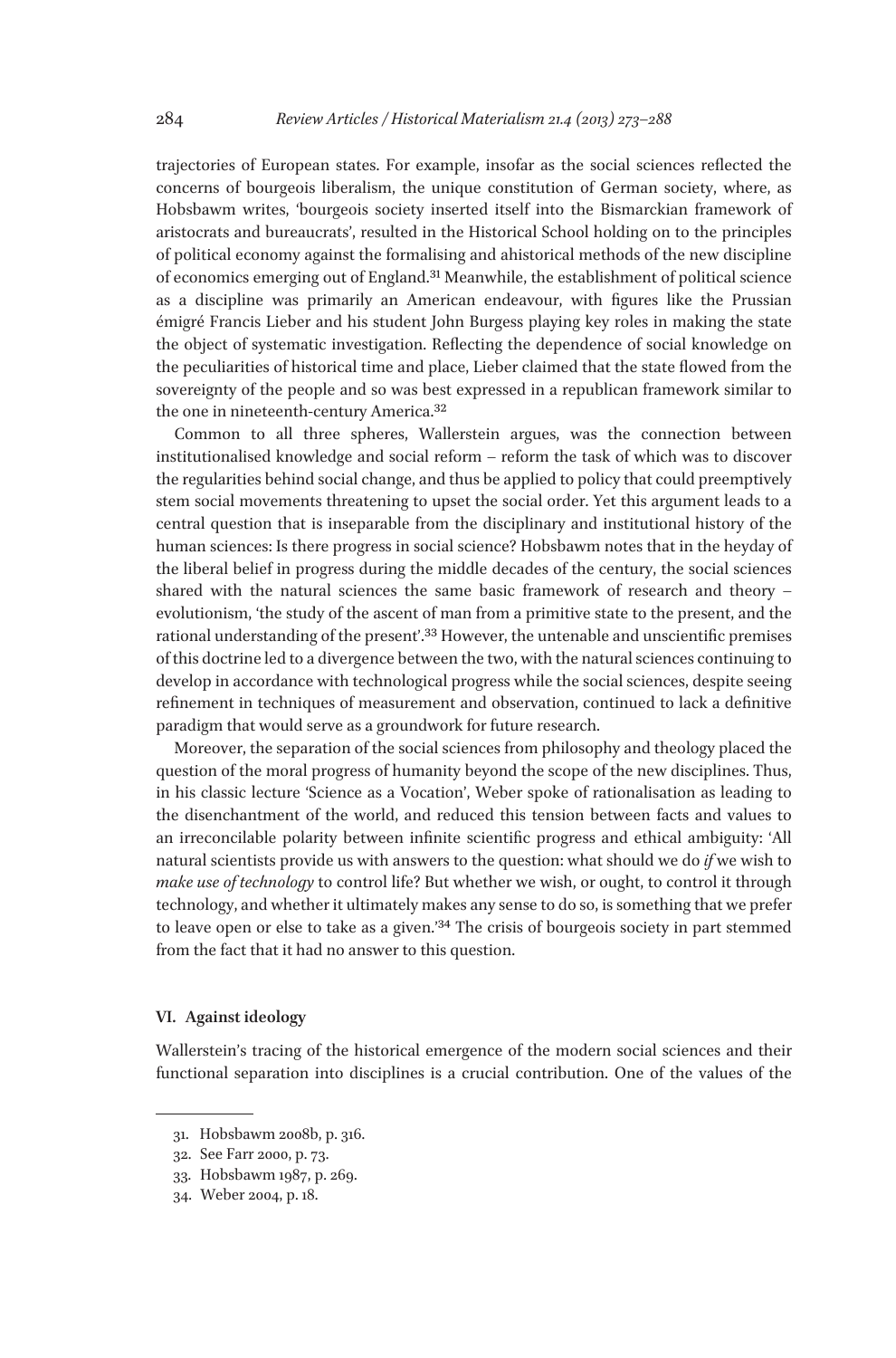world-systems project is undoubtedly its breadth and vision; it remains one of the most comprehensive and synthetic models available to us today for conducting critical social science. It provides strong historical and theoretical evidence for the notion that both the objects of knowledge and the epistemic tools with which we seek to grasp reality are not independent of historical and material conditions. It also shows one way in which an inclusive, unidisciplinary approach conscious of its own origin and epistemic status can serve as a satisfactory groundwork from which we can continue to study the social relationships and ideologies of contemporary capitalism. These reasons alone make it a scholarly enterprise worthy of continuing attention.

As for its future existence as a 'debate about a paradigm', Wallerstein has argued that world-systems analysis remains tightly bound to the transformations of the social context in which it has developed. Sympathetic critics have noted a variety of factors that have kept it out of the mainstream, including that what distinguished Wallerstein's method from other macro-sociological research is a blurring of the distinction between history and scientific analysis, with the resulting narrative being full of overdetermination and multicausality, with no distinct causal relationships becoming apparent between the multitude of factors in play in the political, social, and economic realms.35 Others have also noted that one of the reasons for its occlusion in the academy has been its politicisation of social science, leading to the alienation of critics who held ideological differences.36

These are legitimate observations; yet they do not invalidate the world-systems perspective as a whole, and can be accounted for by its own self-justification. Wallerstein's scholarly method reflects his call for a social science that avoids both positivist formalism and the ideographic particularities of historical analysis. As he writes in the Preface, the book is 'simultaneously historical/diachronic and structural/analytic/theoretical', since 'social reality is always and necessarily both historical (in the sense that reality inevitably changes every nanosecond) and structural (in the sense that social action is governed by constraints deriving from the historical social system within which the described activity occurs)' (p. xi). Furthermore, the present volume's laying out of the relationship between mainstream social science, class relations, and the liberal administration of society is an important contribution for pointing out the politicisation of academic knowledge even under the auspices of value-neutrality.

What does world-systems analysis contribute to the Marxist tradition today? Its heterodox approach has drawn criticism for neglecting the class struggle between the bourgeoisie and the proletariat as the origin of surplus value and the driving force behind capitalism, as well as for rejecting the distinction made by Marx between merchant and industrial capital. In turn, Wallerstein has responded in kind with his own objections. 'Orthodox Marxism', he has claimed, 'is mired in the imagery of nineteenth-century social science, which it shares with classical liberalism: capitalism is inevitable progress over feudalism; the factory system is the quintessential capitalist production process; social processes are linear; the economic base controls the less fundamental political and cultural superstructure'.37 He argues that the progressive liberal narrative about the overthrow of the landed aristocracy was actually an ideological mystification of a historical process in which the aristocracy gradually integrated into the ranks of the bourgeoisie. However, Wallerstein suggests that Marx's

<sup>35.</sup> Goldfrank 2000, p. 184; Steinmetz 2012, p. 25.

<sup>36.</sup> Chirot 2012, p. 15.

<sup>37.</sup> Wallerstein 2004, p. 20.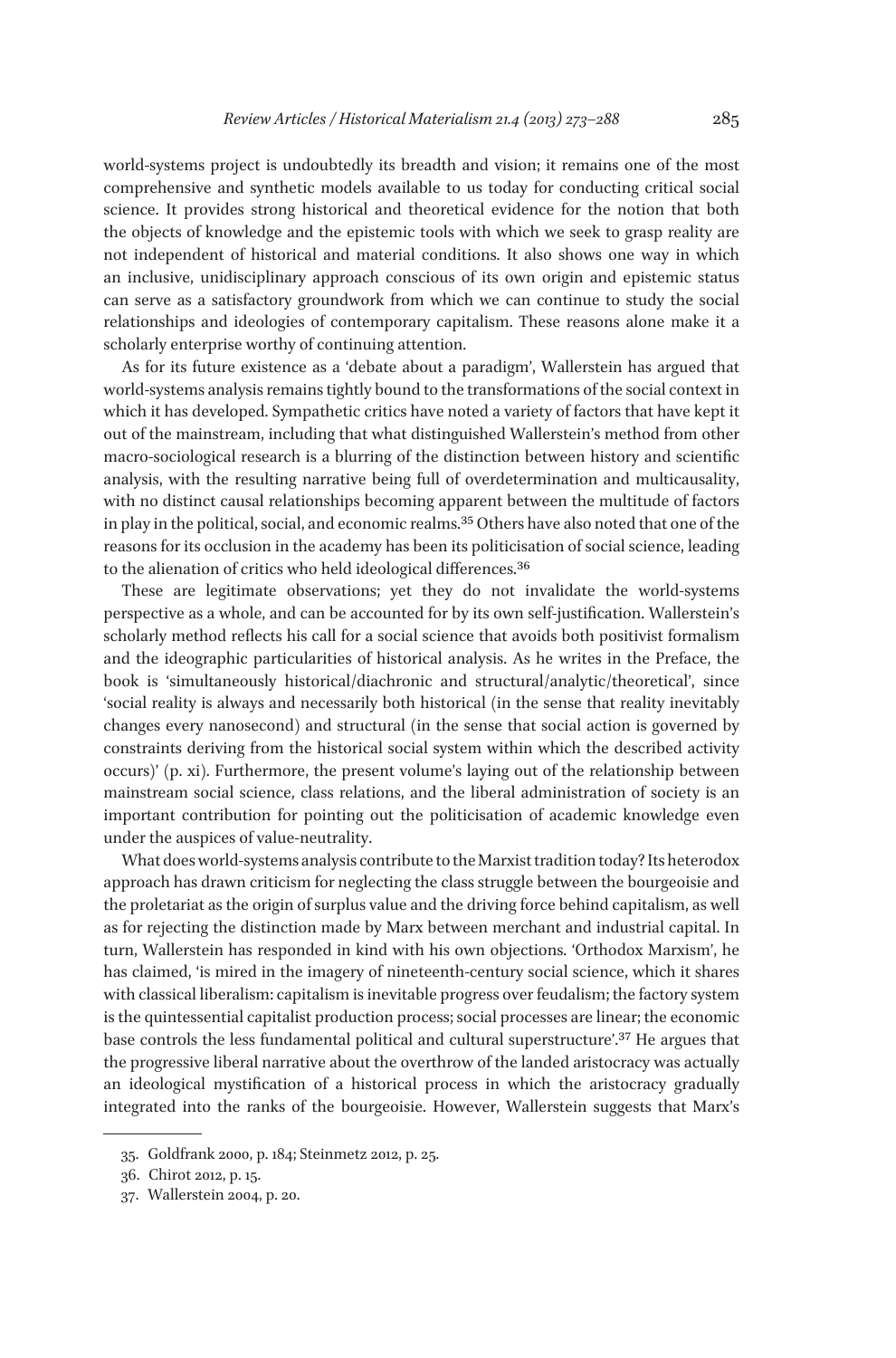idea of a proletarian revolution was itself modelled on this stepwise, teleological narrative, which cannot be grounded outside the realm of ideology. Thus, while world-systems analysis expands the theoretical framework of Marxism, it simultaneously tempers the historical expectation that the capitalist world-economy is guaranteed to be superseded by a better form of social organisation. The prospects for a classless society or a new hierarchical mode of production are equally likely; communism 'is not a historical prospect, but a current mythology. Socialism, by contrast, is a realizable historical system.'38

Of course, world-systems analysis is not the first approach grounded in Marxist theory to bracket away its teleological assumptions.<sup>39</sup> It is therefore one of a number of theories that challenged the philosophic postulates of orthodox Marxism in the second half of the twentieth century while building on the basic insights of historical materialism. Yet while Wallerstein may not believe that a global proletarian revolution is imminent, his analysis retains a different kind of teleology, seeing the capitalist world-system as having reached its maximum point of expansion and necessarily having to give way to a different order. Wallerstein has insisted that the outcome of these changes is 'both unpredictable and uncertain' – thus, it may not lead to the demise of capitalism but to the rise of a new hegemon and a drastic rearrangement of the geopolitical landscape.40 Yet this kind of prognostication arguably still substitutes one form of teleology for another. The problem, as pointed out above, is that once the debate switches to the realms of epistemology and structures of thought, as it has with this volume, the world-systems framework still remains underdeveloped as a theory of science or knowledge not beholden to bourgeois ideology in its own right. As a consequence, the engagement with liberal ideology developed in the current volume could have been strengthened had it been grounded more firmly in existing critiques, such as those of Gramsci or the Frankfurt School, and had those critiques been turned toward itself. Wallerstein's call for a new kind of social science suggests that he is aware of this problem. Whether it will be addressed in his future writings remains to be seen.

In terms of *The Modern World-System* project, Wallerstein states in the Preface of the current volume that two more books would likely be needed to complete the narrative – a future Volume V to cover the imperialist scramble for Africa, the emergence of nationalliberation movements, and the rise of Germany and the United States (roughly 1873– 1968/89); and perhaps a Volume VI tracing the dynamics of the post-1945/68 world-system up to its present structural crisis, as well as its anticipated demise sometime in the middle of the current century. Considering the ambitious scope of the project, and the magnitude of the questions that remain to be tackled, one can only eagerly hope that the projected volumes see the light of day.

Rafael Khachaturian Indiana University Bloomington rafkhach@indiana.edu

<sup>38.</sup> Wallerstein 1983, p. 109.

<sup>39.</sup> For example, Althusser 2005 and Wright 1989.

<sup>40.</sup> Wallerstein 2012, p. 9.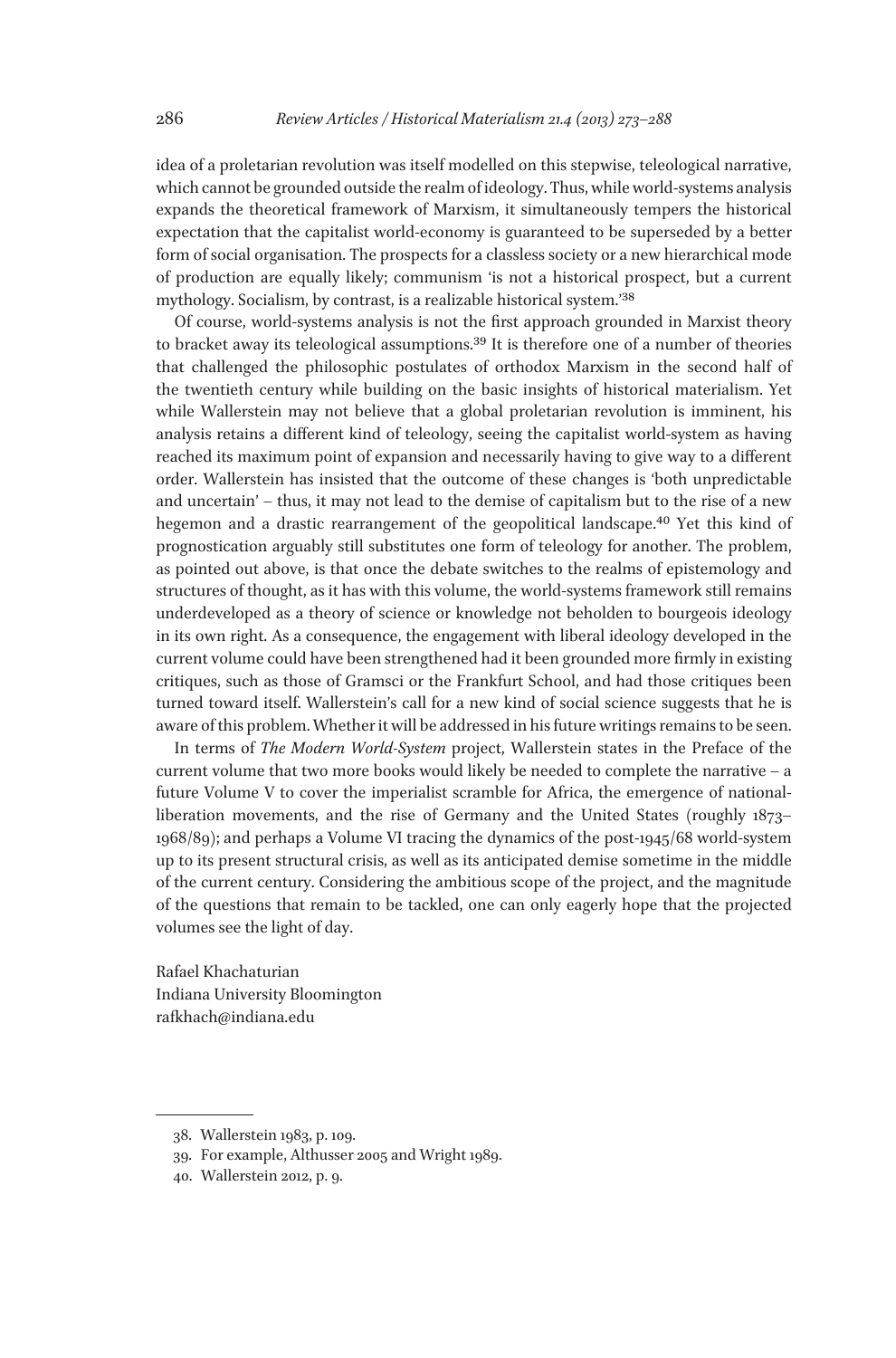# **References**

Althusser, Louis 2005 [1965], *For Marx*, translated by Ben Brewster, London: Verso.

- Aronowitz, Stanley 1981, 'A Metatheoretical Critique of Immanuel Wallerstein's "The Modern World-System" ', *Theory and Society*, 10, 4: 503–20.
- Bailyn, Bernard 1992 [1967], *The Ideological Origins of the American Revolution*, Cambridge, MA.: Belknap Press.
- Brenner, Robert 1977, 'The Origins of Capitalist Development: A Critique of Neo-Smithian Marxism', *New Left Review*, I, 104: 25–92.
- Chase-Dunn, Christopher 1981, 'Interstate System and Capitalist World-Economy: One Logic or Two?', *International Studies Quarterly*, 25, 1: 19–42.
- Chirot, Daniel 1982, 'Review: The Modern World-System II. Mercantilism and the Consolidation of the European World-Economy, 1600–1750', *Journal of Social History*, 15, 3: 561–5.
- —— 2012, 'Revisiting the Rise of the West', *Contemporary Sociology*, 41, 1: 12–15.
- Colletti, Lucio 1974, 'Bernstein and the Marxism of the Second International', in *From Rousseau to Lenin: Studies in Ideology and Society*, New York: Monthly Review Press.
- Costopoulos, Philip J. and Pierre Rosanvallon 1995, 'The History of the Word "Democracy" in France', *Journal of Democracy*, 6, 4: 140–54.
- Craiutu, Aurelian 1999, 'Tocqueville and the Political Thought of the French Doctrinaires (Guizot, Royer-Collard, Rémusat)', *History of Political Thought*, 20, 3: 456–93.
- Denemark, Robert A. and Kenneth P. Thomas 1988, 'The Brenner-Wallerstein Debate', *International Studies Quarterly*, 32, 1: 47–65.
- Farr, James 2000 [1993], 'Political Science and the State', in *Discipline and History: Political Science in the United States*, edited by James Farr and Raymond Seidelman, Ann Arbor: The University of Michigan Press.
- Fletcher, Roger 1979, 'A Revisionist Looks at Imperialism: Eduard Bernstein's Critique of Imperialism and *Kolonialpolitik*, 1900–14', *Central European History*, 12, 3: 237–71.
- Garst, Daniel 1985, 'Wallerstein and His Critics', *Theory and Society*, 14, 4: 469–95.
- Gerschenkron, Alexander 1962, *Economic Backwardness in Historical Perspective: A Book of Essays*, Cambridge, MA.: Belknap Press.
- Goldfrank, Walter L. 2000, 'Paradigm Regained? The Rules of Wallerstein's World-Systems Method', *Journal of World-Systems Research*, 11, 2: 150–95.
- Gourevitch, Peter 1978, 'Review: The International System and Regime Formation: A Critical Review of Anderson and Wallerstein', *Comparative Politics*, 10, 3: 419–38.
- Hobsbawm, Eric, 1987, *The Age of Empire: 1875–1914*, New York: Vintage.
- —— 2008a [1973], *The Age of Revolution: 1789–1848*, London: Abacus.
- —— 2008b [1975], *The Age of Capital: 1848–1875*, London: Abacus
- Losurdo, Domenico 2010, *Liberalism: A Counter-History*, translated by Gregory Elliott, London: Verso.
- Mecklenburg, Frank and Manfred Stassen (eds.) 1990, *German Essays on Socialism in the Nineteenth Century*, London: Continuum.
- Moore Jr., Barrington 1966, *Social Origins of Dictatorship and Democracy*: *Lord and Peasant in the Making of the Modern World*, Boston: Beacon Press.
- Morgan, Edmund 1988, *Inventing the People: The Rise of Popular Sovereignty in England and America*, New York: W.W. Norton.
- Navarro, Vicente 1982, 'The Limits of the World Systems Theory in Defining Capitalist and Socialist Formations', *Science & Society*, 46, 1: 77–90.
- Rakove, Jack N. 1996, *Original Meanings: Politics and Ideas in the Making of the Constitution*, New York: Vintage.
- Skocpol, Theda 1977, 'Review: Wallerstein's World Capitalist System: A Theoretical and Historical Critique', *American Journal of Sociology*, 82, 5: 1075–90.